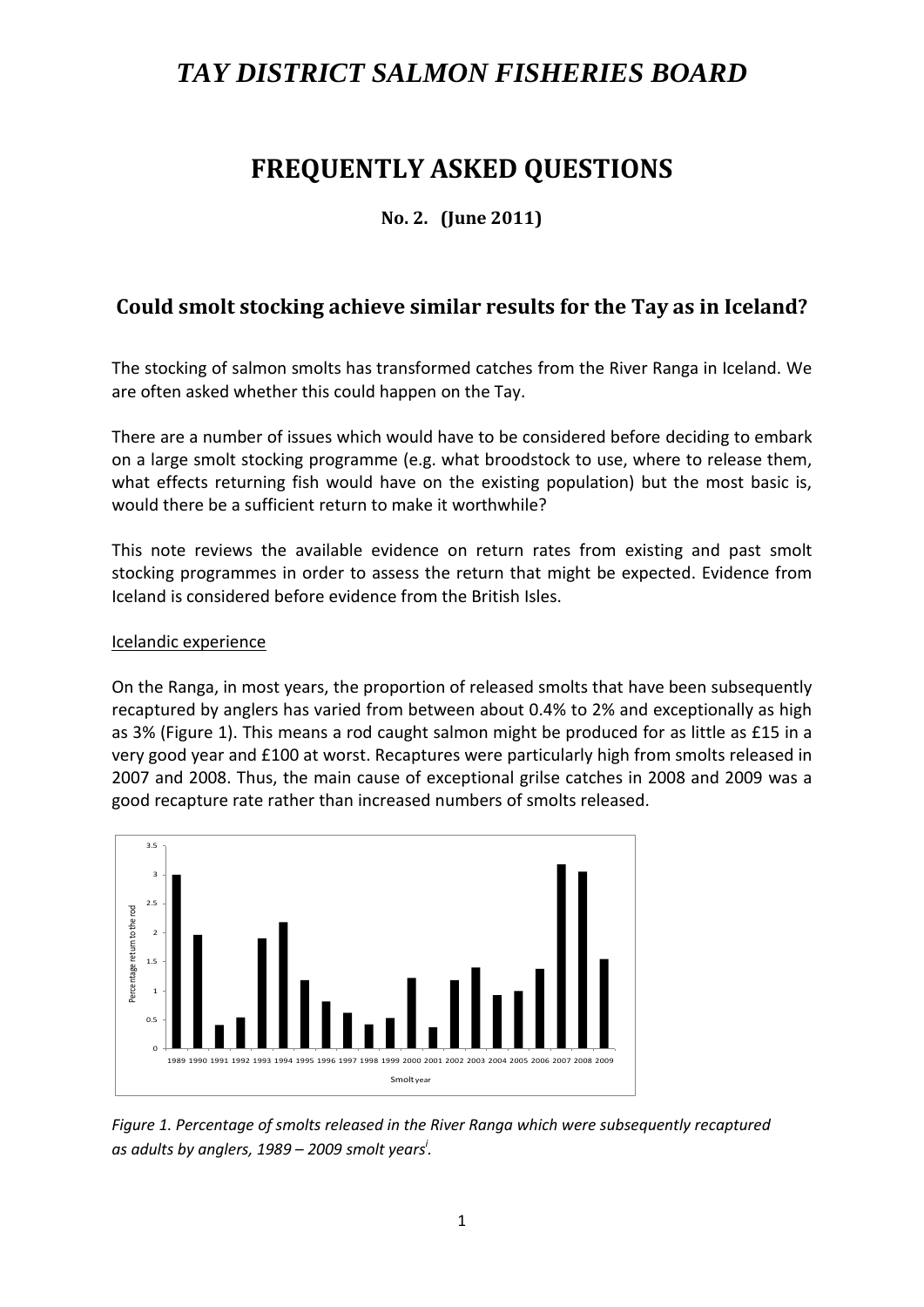Could such results be expected in Scotland? To help answer that question we now consider results from monitored examples of smolt stocking in the British Isles.

#### River Tay

The Freshwater Fisheries Laboratory (FFL) released 25,000 microtagged<sup>ii</sup> smolts into the River Braan near Dunkeld between 1989 and 1998<sup>iii</sup>. In the years prior to the removal of the Tay estuary nets (i.e. before 1997), releases of one year old smolts produced an average recapture rate to the rod of 0.024% (i.e. 2 adults caught from 8,500 smolts released) and 0.153% (13 adults out of 8,500 smolts) to the Tay estuary nets. Two year old smolts<sup>iv</sup> gave an average rod recapture rate of 0.042% (3 adults out of 7,220 smolts) and an average estuary net recapture rate of 0.208% (15 adults out of 7,220 smolts). However, for one year old smolts released in years after the nets were removed, the average rod recapture rate increased to 0.064% (2 adults out of 3,115 smolts) (although the recapture rate varied from 0% and 0.167% between years) and, for two year old smolts, to 0.08% (5 adults out of 6,253 smolts). These rates are much lower than the recapture rates of smolts released in the Ranga, even in its poorest years.

When smolts which had been reared in the wild in the River Braan were microtagged the recapture rate in Tay estuary nets was 5.14% compared to the 0.153% for hatchery smolts. None were recaptured by rods, but the numbers tagged were small. It is typically the case that wild smolts have a much greater survival than hatchery smolts.

#### River Carron

In the last few years there has been a well publicised hatchery scheme on the River Carron (Wester Ross) of which smolt releasing has been a part.

Over the period 2002 to 2004, microtagged smolts were released and these yielded angling recapture rates between 0.125% and 0.35%, which are again much lower than the general Ranga experience, but a bit higher than the Tay releases described above. Some of the smolts were treated with SLICE (an anti sea-lice chemical) but that did not apparently make any difference<sup>v</sup>.

#### River Lochy

Releases of hatchery reared smolts by the FFL in the River Lochy (Fort William) in the 1980s yielded recapture rates as adults of only 0.04% in one year and 0.08% in another<sup>vi</sup>.

Another programme of smolt release has been developed more recently. In 2009 some 35,000 smolts reared on a commercial fish farm (cages in a loch as opposed to tank reared) were apparently released. It is understood these fish were fin clipped. From numbers which were reported on a River Lochy fishing website,<sup>vii</sup> it appears that something like a dozen or so recaptures were made as grilse in the River Lochy in 2010 and only one 2SW fish was caught by 6 June 2011. That would imply a recapture rate of the order of 0.04%. It is also understood that over 2000 smolts were tagged with PIT tags<sup>viii</sup> in 2009 and that a very small number (less than ten) were detected in 2010 by a PIT tag detector sited in a fish pass on the river.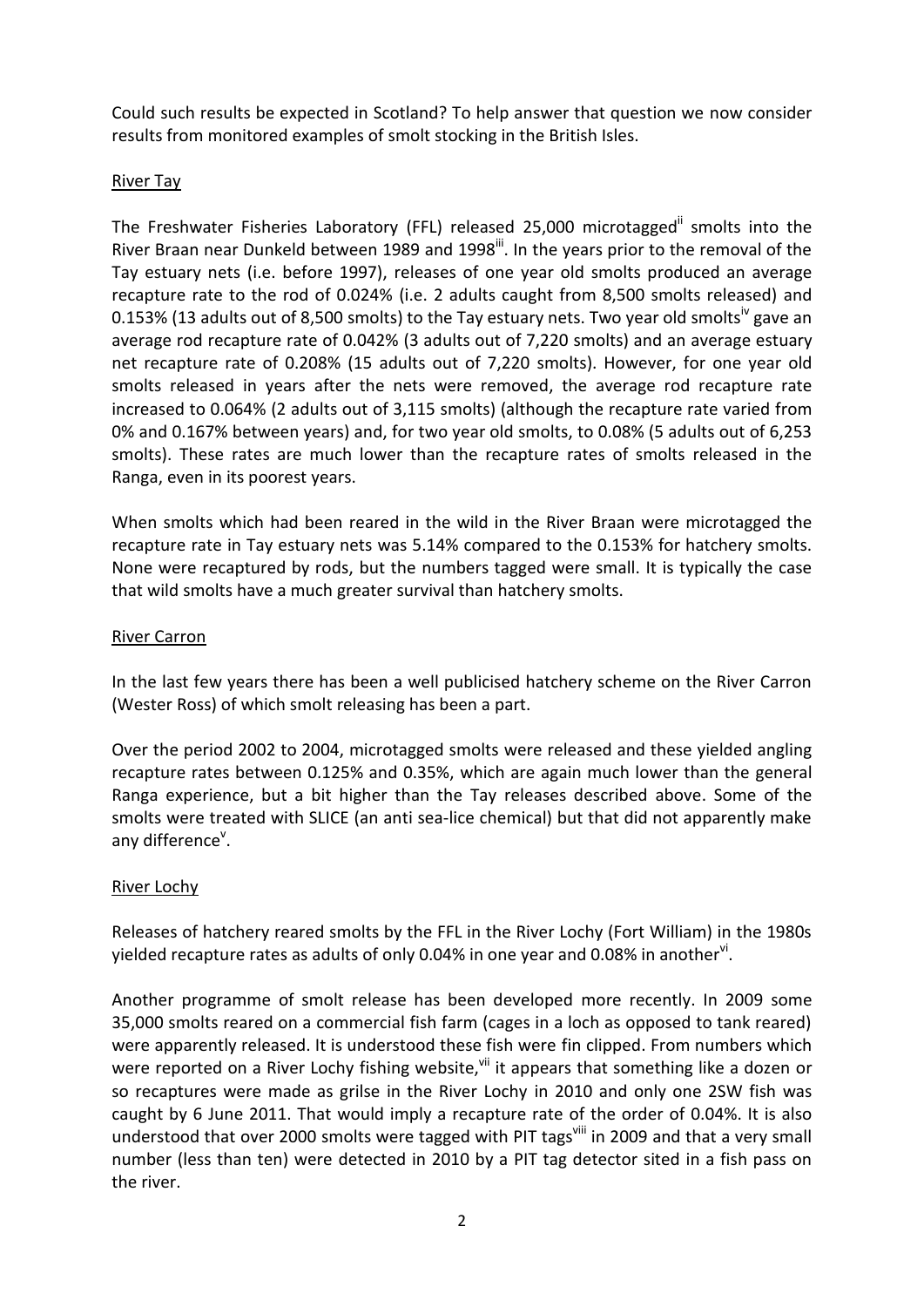The relatively poor survival of the 2009 Lochy smolt release may partly be a result of extra mortality which emigrating smolts from that river appear to face as a result of fish farming. It is understood that smolts released in 2010 were fed before release with the anti-sea lice chemical SLICE and it is hoped this might improve return rates in 2011.

## Kielder Hatchery

Most of the fish from the Kielder Hatchery on the River Tyne are stocked as parr in the autumn. However, some of its production has been stocked out in the spring some weeks before smolting. These "pre-smolts" might not perform exactly the same as fish reared right to the smolt stage, but some of these have been tagged from time to time and have yielded recapture results which are interesting nonetheless.

- From 1980 to 2002 micro-tagged pre-smolts were introduced into the River Tyne on an annual basis. The overall average recapture rate by rod and line in the Tyne over this period was estimated by the Environment Agency to be within the range of 0.035% to 0.1% $^{\text{ix}}$ . This figure might not be strictly comparable with the present day because more fish were recaptured by the drift net fishery at that time than were recaptured on rod and line and the drift net fishery has since been considerably reduced.
- In two years in the late 1980s some Tweed fish were reared at the Kielder hatchery and introduced into the Tweed after having been microtagged. The subsequent recapture rate by rod and line in the Tweed was 0% and 0.01% of the number stocked. More recaptures were made in net fisheries (0.025% and  $0.08\%$ <sup>x</sup>.
- Between 1988 and 1994 over 76,000 pre-smolts reared at Kielder were microtagged and released into the Yorkshire Esk. Wild salmon smolts caught in a trap were also micro tagged in 1994. On average, 0.26% of the hatchery fish were recaptured by the North East drift net fisheries and 0.04% by anglers in the Esk. However, the wild smolts produced a recapture rate of 3.32% from the drift nets and 0.47% from the rods $x^i$ .

These results suggest that, even if the effect of the drift net fishery is factored in, the recapture rates of stocked pre-smolts are still a fraction of those reported for Ranga smolts. Kielder bred smolts also perform much less well than wild smolts.

## Delphi Fishery

One place where smolt releasing has been more successful is the Delphi fishery in Co. Mayo, Ireland. The smolts are microtagged before release and this has provided excellent data<sup>xii</sup>.

Since 1991, recaptures of adult fish by anglers at the Delphi fishery have generally been somewhere between 0.25% and 1% of the smolts released (Figure 2), although several years were over 1%. This is much higher than that generally found in the British Isles. However, the rod recapture rate for grilse from the 2008 release, at 0.01%, was the poorest by far.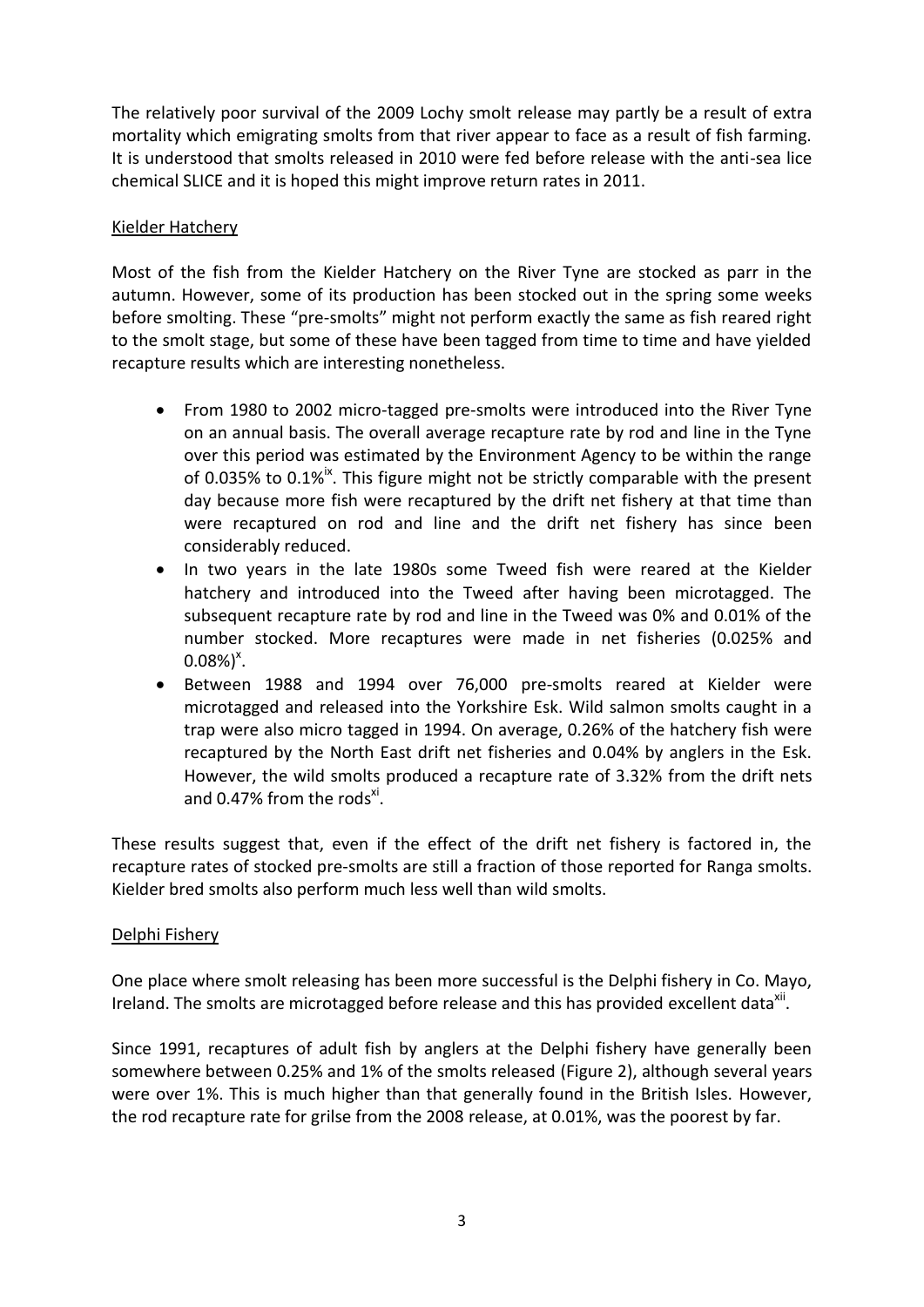For most of the period, the majority of recaptures from Delphi smolts were not from the rod fishery but from coastal net fisheries and that was generally in the range of 1% to 3% (Figure 2), which is high relative to recapture rates of Kielder pre-smolts in the English drift net fishery. The fall in recapture rates from nets after the 2002 smolt year may partly reflect restrictions on netting, culminating in the cessation of drift netting after 2006. The later arrival of grilse in recent years may also have contributed to reduced exploitation in the years immediately before 2007. The rod recapture rate might be expected to increase now that the drift net fishery has closed, although that did not happen with the 2008 smolts.

It is also the case that, before the closure of the drift net fishery, with the exception of the 2005 smolt year (i.e. 1991 – 2004 smolt years), there is a significant positive correlation between the coastal netting recapture rate and the angling recapture rate. That is, with the exception of the 2005 smolt release (which may have been affected by the fact the net fishery was restricted), in years when there was a high rod recapture rate at Delphi the netting recapture rate was also high. That suggests interception by nets may not have been of a sufficient scale to have been the main cause of variation in rod recapture rates. Rather, it would imply that variations in the survival of released smolts were more likely to have driven variations in recapture rates in both fisheries. Indeed, recapture rates from Delphi smolts in the net fishery have been found to be positively correlated with the estimated prefishery abundance (PFA) of all wild Irish grilse, implying that the survival of released smolts parallels that of wild smolts. However, no correlation was found between Delphi rod recaptures and the PFA of wild grilse, although it was the case that the year with the lowest recapture rate (2008 smolts  $\rightarrow$  2009 grilse) also had the lowest PFA of wild Irish grilse since 1991.



*Figure 2. Recapture rate by rods and coastal nets as adults of smolts released at Delphi, 1991 – 2008 smolt years. Please note: 2008 data only consists of grilse returns.*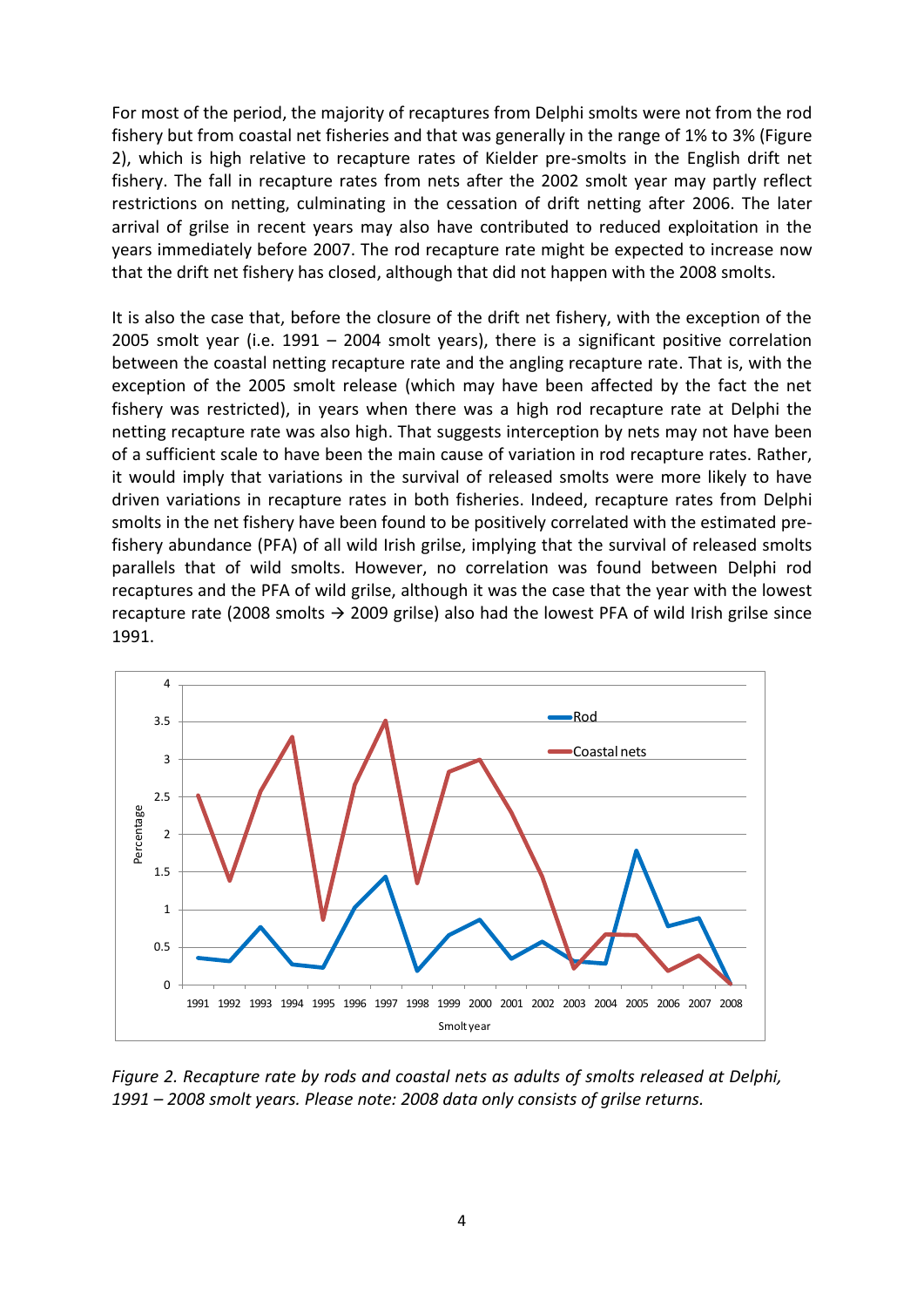If no net fisheries had ever operated between 1991 and 2007, more fish would have been available to have been caught by anglers at Delphi. If it is assumed that 15% of the fish that were caught by coastal net fisheries had instead been caught by anglers, then the expected angling recapture rates can be seen in Figure 3. The recapture rates for the River Ranga, where there is no netting, are also shown for comparison.



*Figure 3. Actual recapture rates of released smolts as adult fish by rods at the Delphi and Ranga fisheries plus estimated recapture rates at Delphi had coastal net fisheries never operated (assuming an angling exploitation rate at Delphi of 15% in summer).*

This suggests that, under a level playing field in terms of netting, return rates to the rod at Delphi would have been as good as the Ranga in some years, sometimes even better. However, the best years on the Ranga would have been much better than the best years at Delphi. Ironically, one of the best years for the Ranga (2008 smolts  $\rightarrow$  2009 grilse) was by far the poorest for Delphi, and indeed for wild grilse in Ireland and Scotland.

That rod recapture rates at Delphi have generally been higher than the Scottish or Kielder experience, may be due to the fact that Delphi smolts have mainly been derived from linebred strains of ranched smolts which appear to give better survival than smolts derived from eggs obtained from adult fish taken from the wild. This is explained more fully below.

#### Burrishoole

Like Delphi, the Burrishoole Fishery in Co. Mayo depends to a large extent on smolt releasing. This programme was set up several decades ago by what was then the Salmon Research Trust of Ireland. The facility is now run by the Marine Institute.

In the early years, smolts were produced from ova obtained from wild fish, but on their return to freshwater surviving adults were captured and ova were stripped from them to produce the next generation of hatchery smolts. It was found that by continuing this process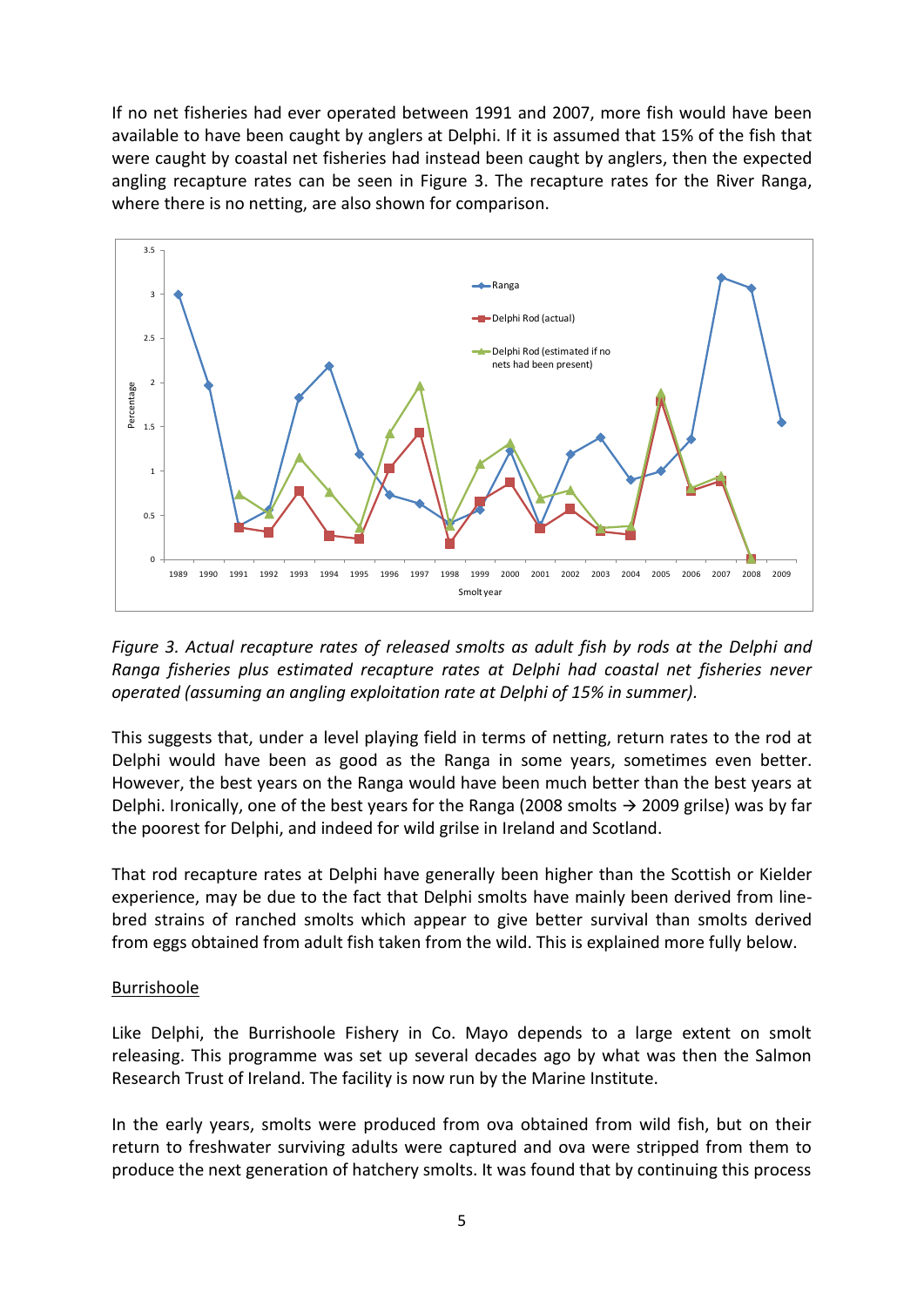for a number of generations the survival at sea increased and the hatchery reared smolts achieved survival rates more like those of wild smolts than first generation hatchery smolts.

Figure 4 shows estimated "pre-fishery" (i.e. prior to the drift net fishery) return rates for Burrishoole grilse to the Irish coast from 1980 onwards. There has been a long-term decline since the 1980s but, over much of the period, the return rate was between 5% and 15%. However, the return of the 2008 smolts was the lowest of all, only 1.8%, a finding echoed at Delphi. So poor was the return of grilse in 2009 (despite there being no drift nets) that the Marine Institute was concerned that they might not be able to maintain the ranching strain.

When Delphi started releasing smolts it was initially based on broodstock obtained from Burrishoole and wild Delphi fish. The smolts derived from wild Delphi fish survived less well than those from the Burrishoole stock. However, over time, the returns from "Delphi" stock have improved now that a number of generations of a ranched Delphi strain has developed.



*Figure 4. Return rates to the coast of ranched strain smolts released from the Burrishoole Fishery, Co. Mayo, Irelandxiii .*

## Unreported smolt releases

In addition to the examples described, we are aware that there have in the past been other attempts at smolt releasing in other rivers for which less information has been obtained. For example we are aware of such attempts on rivers as far apart as the Dionard and North Uist in the north and the River Test in Hampshire. However, such trials must not have not achieved their objectives presumably.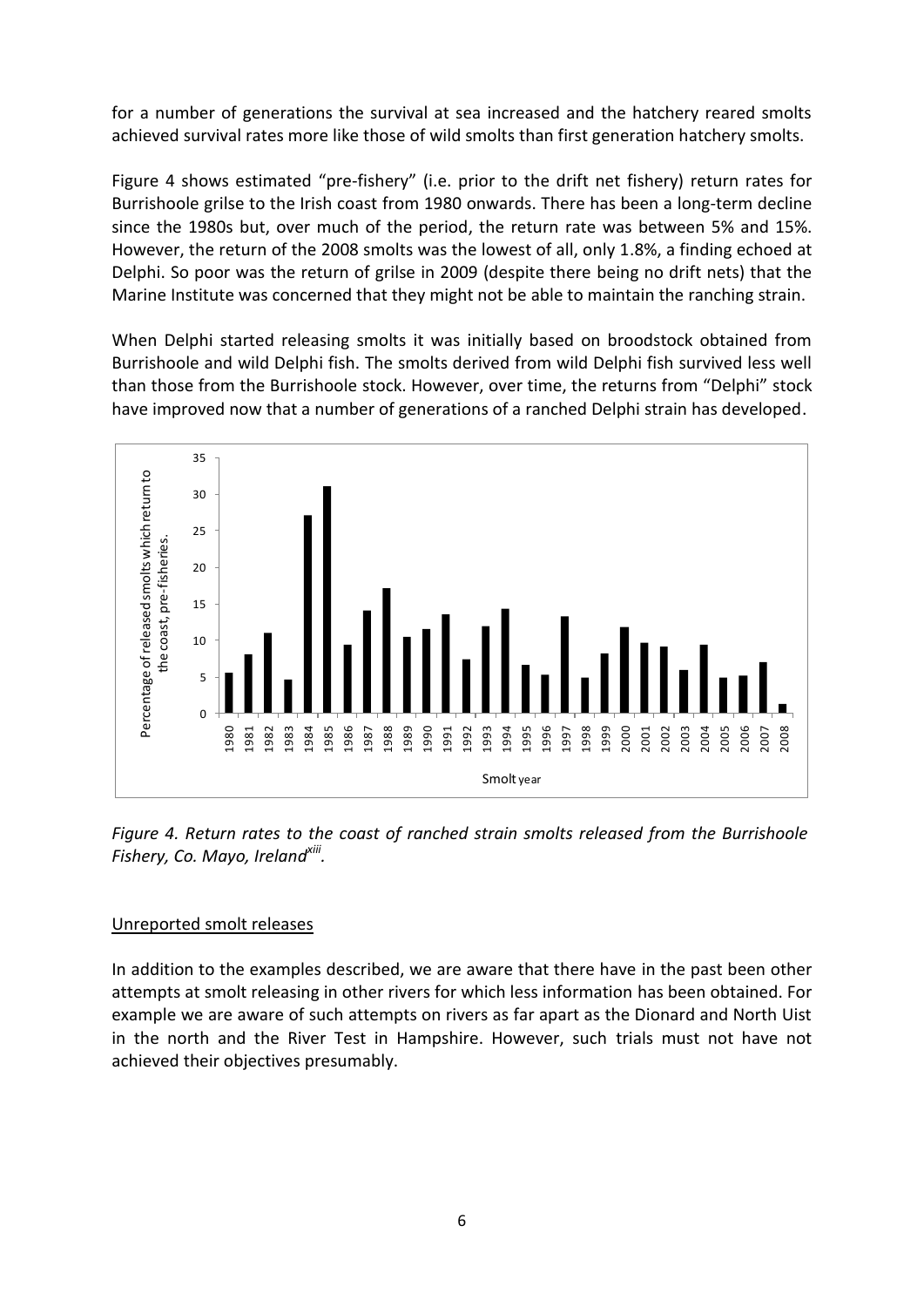#### Discussion

It is clear that, in most years, Ranga smolts have much higher recapture rates than those which have been reported in the British Isles.

There appear to be several main causes of this difference.

 In some recent years, marine survival rates of all salmon in western Iceland have been much higher than in the British Isles. For example, the survival of wild salmon from the 2007 and 2008 smolt runs on the River Elliðaár, a small river at Reykjavík which is monitored by Icelandic government scientists, was of a level not seen in Scotland since the 1970s (Figure 5). $x^i$  Although reared Ranga smolts do not experience as high survival rates as wild smolts, they obviously also benefited from more favourable marine conditions in 2007 and 2008.



*Figure 5. Marine survival of wild fish between smolt and return as grilse, River Elliðaár, Iceland, according to smolt yearxv . Note: blanks represent years for which data are missing.*

- Another factor is that, in Iceland and other high latitude countries, salmon appear to be more easily caught than in Scotland. Icelandic scientists estimate that 50% of grilse and 70% of salmon entering Icelandic rivers normally get caught on rod and line. Here it is nearer 10%<sup>xvi</sup>. Perhaps Icelandic fish have a less suppressed appetite when they return to freshwater because of their closer proximity to the feeding grounds. But whatever the reason, it means that for a given number of released smolts two or three times the number of adults will subsequently be caught.
- On the Ranga, smolts are held in off stream ponds for a period prior to release. This apparently improves return rates, or at least homing precision, and is sometimes cited as a factor in the Ranga's success. In contrast, the smolts released into the River Braan (Tay) referred to earlier were released straight into the river. Maybe that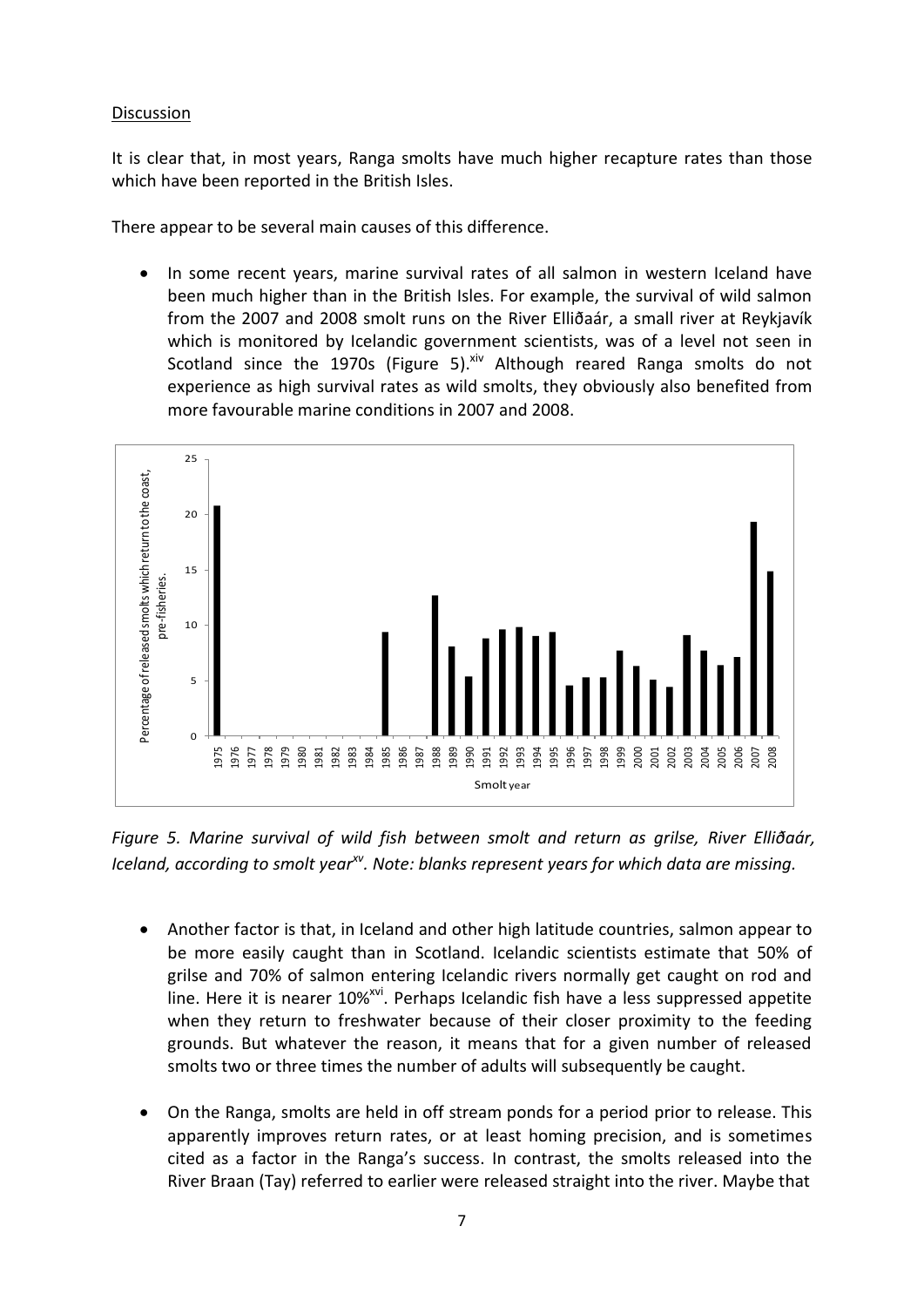did contribute, in part, to the generally very low recapture rates of those fish. However, Carron smolts are also released via a pond system and their recapture rates were not much higher than those in the Braan.

On the basis of these studies, it would appear likely that if smolts were released in the Tay at the present time, even via release ponds, recapture rates would only be a small fraction of 1% and this would depend on where in the catchment the smolts were introduced. If, for example, the recapture rate was 0.25%, which is higher than that obtained from any of the batches of smolts released into the River Braan by FFL but making allowance for underreporting, 400 smolts would need to be released to produce one rod caught fish at a cost of perhaps £200. Even to increase the Tay rod catch by only 10% (1000 fish) would require a very large rearing facility (40 tanks of 5 metre diameter) with running costs which might average about £200,000 per annum. If, in the event that a recapture rate of 0.25% was overoptimistic, the costs would be even higher.

Smolt releasing would produce its best returns in years when natural marine mortality is low which, in the Tay, would mean catches of wild fish would be good anyway. However, it may produce particularly poor returns in years when marine mortality is high and wild returns are also poor – precisely the type of year when we would most wish smolt releasing to be successful. A bad year will remain a bad year irrespective of what is stocked. A good example of that would have been 2009, the year when enquiries about Ranga style smolt releasing were most common. While the Ranga did have record catches, the Tay would most likely have had disastrous returns.

To conclude, could smolt releasing produce the same results for the Tay as Iceland? The answer, at the present time, does appear to be no, unless an extremely large financial outlay is made every year.

1

i Data provided by Gudni Gudbergsson, Institute of Freshwater Fisheries, Reykjavik.

 $\mathbb{I}$  A microtag is a tiny piece of stainless wire with a code etched into it which is inserted into the cartilage of a salmon's nose. Tagged fish are identifiable by removing the adipose fin.

III Data kindly supplied by D. Stewart, Marine Scotland Science, Freshwater Lab, Pitlochry.

 $\frac{1}{2}$  The age of the smolts is significant because a 2 year old hatchery smolt, being bigger, may survive better than a 1 year old smolt, but in a real hatchery situation fish are unlikely to be kept to 2 years old because of the extra costs of doing so.

 $\rm v$  Based on a talk given by R. Kindness at the FFL on 4/2/2010

vi Salmon and sea trout: to stock or not? *Scottish Fisheries Information Pamphlet* No. 22. Fisheries Research Services 2003. http://www.scotland.gov.uk/Uploads/Documents/Stocking.pdf

vii www.riverlochy.co.uk

viii A PIT tag is a tiny electronic "chip" with an individual identifiable number which is inserted into the body cavity of a fish. When the fish swims past an appropriately located detector the chip emits a radio signal and the fish is detected. This method of tagging has the advantage in that fish do not have to be caught and then reported by fishermen for fish to be identified.

<sup>&</sup>lt;sup>ix</sup> Data obtained from Milner, N.J. Russell, I.C., Aprahamian, M., Inverarity, R., Shelley, J., and Rippon, P. (2004) *The role of stocking in recovery of the River Tyne salmon fisheries*. Fisheries Technical Report No. 2004/1, Environment Agency, 68pp.

x Data obtained from http://www.tweedfoundation.org.uk/FAQs/Tweed\_stocking\_results.pdf